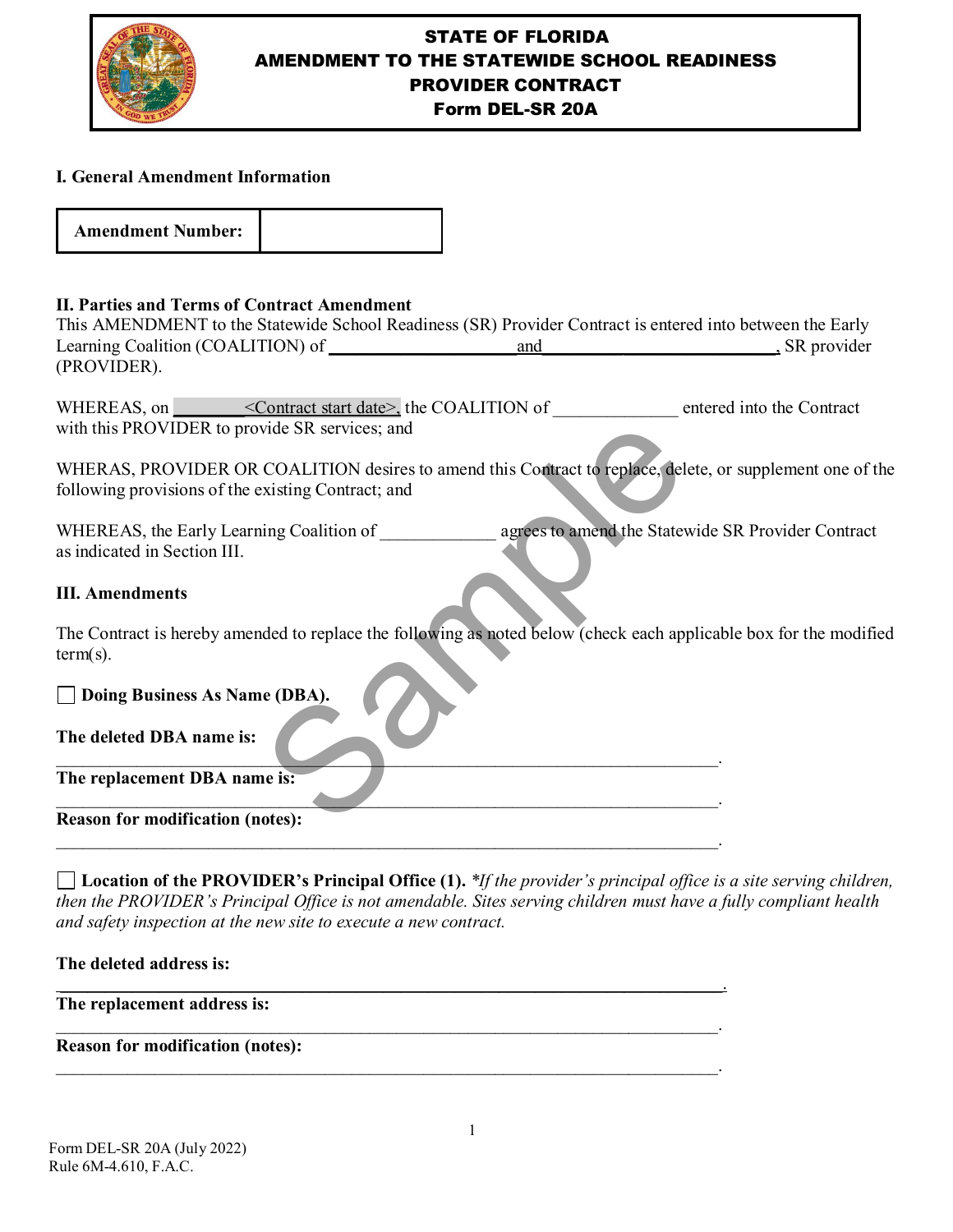

# STATE OF FLORIDA AMENDMENT TO THE STATEWIDE SCHOOL READINESS PROVIDER CONTRACT Form DEL-SR 20A

**Adding or Deleting PROVIDER Locations Listed on Exhibit 1, if a multi-site provider. \****New sites must have a fully compliant health and safety inspection prior to executing this amendment.*

\_\_\_\_\_\_\_\_\_\_\_\_\_\_\_\_\_\_\_\_\_\_\_\_\_\_\_\_\_\_\_\_\_\_\_\_\_\_\_\_\_\_\_\_\_\_\_\_\_\_\_\_\_\_\_\_\_\_\_\_\_\_\_\_\_\_\_\_\_\_\_\_\_\_.

\_\_\_\_\_\_\_\_\_\_\_\_\_\_\_\_\_\_\_\_\_\_\_\_\_\_\_\_\_\_\_\_\_\_\_\_\_\_\_\_\_\_\_\_\_\_\_\_\_\_\_\_\_\_\_\_\_\_\_\_\_\_\_\_\_\_\_\_\_\_\_\_\_\_.

 $\frac{1}{2}$  ,  $\frac{1}{2}$  ,  $\frac{1}{2}$  ,  $\frac{1}{2}$  ,  $\frac{1}{2}$  ,  $\frac{1}{2}$  ,  $\frac{1}{2}$  ,  $\frac{1}{2}$  ,  $\frac{1}{2}$  ,  $\frac{1}{2}$  ,  $\frac{1}{2}$  ,  $\frac{1}{2}$  ,  $\frac{1}{2}$  ,  $\frac{1}{2}$  ,  $\frac{1}{2}$  ,  $\frac{1}{2}$  ,  $\frac{1}{2}$  ,  $\frac{1}{2}$  ,  $\frac{1$ 

 $\mathcal{L} = \mathcal{L} \mathcal{L} = \mathcal{L} \mathcal{L} = \mathcal{L} \mathcal{L} = \mathcal{L} \mathcal{L} = \mathcal{L} \mathcal{L} = \mathcal{L} \mathcal{L} = \mathcal{L} \mathcal{L} = \mathcal{L} \mathcal{L} = \mathcal{L} \mathcal{L} = \mathcal{L} \mathcal{L} = \mathcal{L} \mathcal{L} = \mathcal{L} \mathcal{L} = \mathcal{L} \mathcal{L} = \mathcal{L} \mathcal{L} = \mathcal{L} \mathcal{L} = \mathcal{L} \mathcal{L} = \mathcal{L$ 

\_\_\_\_\_\_\_\_\_\_\_\_\_\_\_\_\_\_\_\_\_\_\_\_\_\_\_\_\_\_\_\_\_\_\_\_\_\_\_\_\_\_\_\_\_\_\_\_\_\_\_\_\_\_\_\_\_\_\_\_\_\_\_\_\_\_\_\_\_\_\_\_\_\_.

\_\_\_\_\_\_\_\_\_\_\_\_\_\_\_\_\_\_\_\_\_\_\_\_\_\_\_\_\_\_\_\_\_\_\_\_\_\_\_\_\_\_\_\_\_\_\_\_\_\_\_\_\_\_\_\_\_\_\_\_\_\_\_\_\_\_\_\_\_\_\_\_\_\_.

 $\blacksquare$ 

\_\_\_\_\_\_\_\_\_\_\_\_\_\_\_\_\_\_\_\_\_\_\_\_\_\_\_\_\_\_\_\_\_\_\_\_\_\_\_\_\_\_\_\_\_\_\_\_\_\_\_\_\_\_\_\_\_\_\_\_\_\_\_\_\_\_\_\_\_\_\_\_\_\_.

\_\_\_\_\_\_\_\_\_\_\_\_\_\_\_\_\_\_\_\_\_\_\_\_\_\_\_\_\_\_\_\_\_\_\_\_\_\_\_\_\_\_\_\_\_\_\_\_\_\_\_\_\_\_\_\_\_\_\_\_\_\_\_\_\_\_\_\_\_\_\_\_\_\_.

\_\_\_\_\_\_\_\_\_\_\_\_\_\_\_\_\_\_\_\_\_\_\_\_\_\_\_\_\_\_\_\_\_\_\_\_\_\_\_\_\_\_\_\_\_\_\_\_\_\_\_\_\_\_\_\_\_\_\_\_\_\_\_\_\_\_\_\_\_\_\_\_\_\_.

\_\_\_\_\_\_\_\_\_\_\_\_\_\_\_\_\_\_\_\_\_\_\_\_\_\_\_\_\_\_\_\_\_\_\_\_\_\_\_\_\_\_\_\_\_\_\_\_\_\_\_\_\_\_\_\_\_\_\_\_\_\_\_\_\_\_\_\_\_\_\_\_\_\_.

 $\mathcal{L}_\text{max} = \mathcal{L}_\text{max} = \mathcal{L}_\text{max} = \mathcal{L}_\text{max} = \mathcal{L}_\text{max} = \mathcal{L}_\text{max} = \mathcal{L}_\text{max} = \mathcal{L}_\text{max} = \mathcal{L}_\text{max} = \mathcal{L}_\text{max} = \mathcal{L}_\text{max} = \mathcal{L}_\text{max} = \mathcal{L}_\text{max} = \mathcal{L}_\text{max} = \mathcal{L}_\text{max} = \mathcal{L}_\text{max} = \mathcal{L}_\text{max} = \mathcal{L}_\text{max} = \mathcal{$ 

\_\_\_\_\_\_\_\_\_\_\_\_\_\_\_\_\_\_\_\_\_\_\_\_\_\_\_\_\_\_\_\_\_\_\_\_\_\_\_\_\_\_\_\_\_\_\_\_\_\_\_\_\_\_\_\_\_\_\_\_\_\_\_\_\_\_\_\_\_\_\_\_\_\_. **The added/deleted location(s) and address(es):** 

**Reason for modification (notes):** 

**Curriculum (15).** 

**The state-approved curriculum will now be:** 

with the edition date of: \_\_\_\_\_\_\_\_\_\_\_\_\_\_.

☐ **Character Development Program (16).**

with the edition date of:

**Change in Signature Authority.** 

**The removed signature authority is:**

**The replacement signature authority is:** 

**Reason for modification (notes):** 

**Change in Party Responsible for Administering** ☐ **Initial and/or** ☐ **Subsequent Developmental Screenings.**  ulum will now be:<br>
Program (16).<br>
<br>
thority.<br>
thority is:<br>
authority is:<br>
otes):<br>
otes):<br>
sible for Administering  $\Box$  Initial and/or  $\Box$  Subsequent

**The removed party is:**

**The replacement party is:** 

**Reason for modification (notes):** 

**Change in PROVIDER'S exemption from Program Assessment Requirements.**

**Reason for modification (notes):**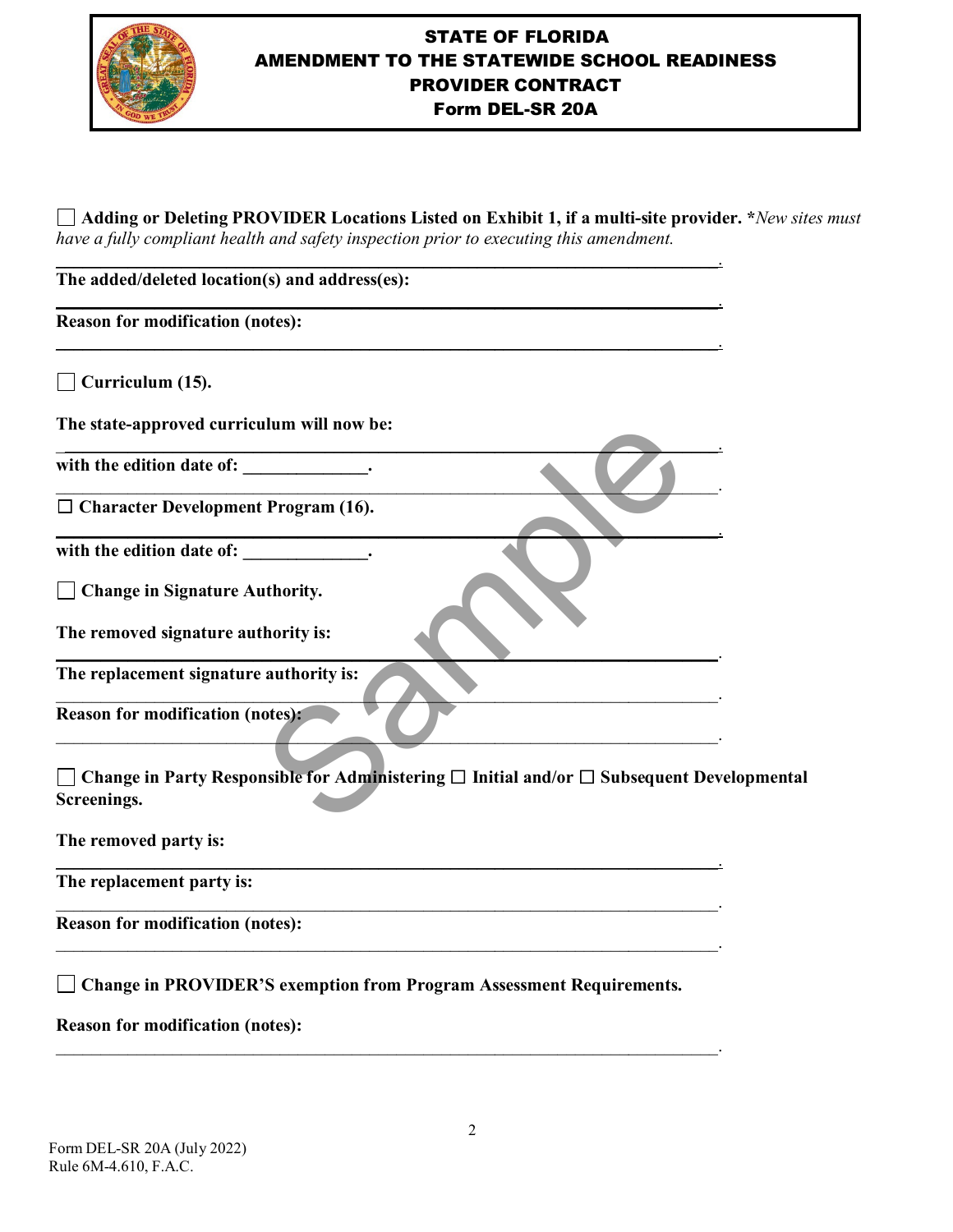

# STATE OF FLORIDA AMENDMENT TO THE STATEWIDE SCHOOL READINESS PROVIDER CONTRACT

## Form DEL-SR 20A

| <b>Change in PROVIDER'S biennial status from Program Assessment Requirements.</b>                                                                                                         |
|-------------------------------------------------------------------------------------------------------------------------------------------------------------------------------------------|
| <b>Reason for modification (notes):</b>                                                                                                                                                   |
| $\Box$ Change in PROVIDER'S program assessment composite score. For multi-site providers a change to the<br>program assessment composite score is located on the attached Exhibit 1 form. |
|                                                                                                                                                                                           |
| Change in PROVIDER'S eligibility for the Contracted Slots Program.                                                                                                                        |
| <b>Reason for modification (notes):</b>                                                                                                                                                   |
| Change in COALITION'S participation in the Contracted Slots Program.                                                                                                                      |
| Reason for modification (notes): ____________                                                                                                                                             |
| Change in PROVIDER'S selection to conduct child assessments or eligibility to receive the child<br>assessment rate.                                                                       |
| <b>Reason for modification (notes):</b>                                                                                                                                                   |
| Change in PROVIDER'S selection of the child assessment tool.                                                                                                                              |
| <b>Reason for modification (notes):</b>                                                                                                                                                   |
|                                                                                                                                                                                           |
| Change in PROVIDER'S Quality Improvement Plan. COALITION and PROVIDER agree to modify the                                                                                                 |
| PROVIDER'S quality improvement plan on the attached and incorporated revised Exhibit 3.                                                                                                   |

## **Reason for modification (notes):**

**Reimbursement Rates Established** (45). COALITION is replacing its original documentation of its established COALITION approved reimbursement rates included in Exhibit 5 with amended COALITION reimbursement rates on the attached and incorporated revised Exhibit 5.

\_\_\_\_\_\_\_\_\_\_\_\_\_\_\_\_\_\_\_\_\_\_\_\_\_\_\_\_\_\_\_\_\_\_\_\_\_\_\_\_\_\_\_\_\_\_\_\_\_\_\_\_\_\_\_\_\_\_\_\_\_\_\_\_\_\_\_\_\_\_\_\_\_\_.

**Number of Holidays** (56). COALITION modifies the approved number of holiday days per year from \_\_\_\_\_days to \_\_\_\_\_\_days as amended in Exhibit 6, Holiday Schedule, which has been attached to and incorporated in this Amendment.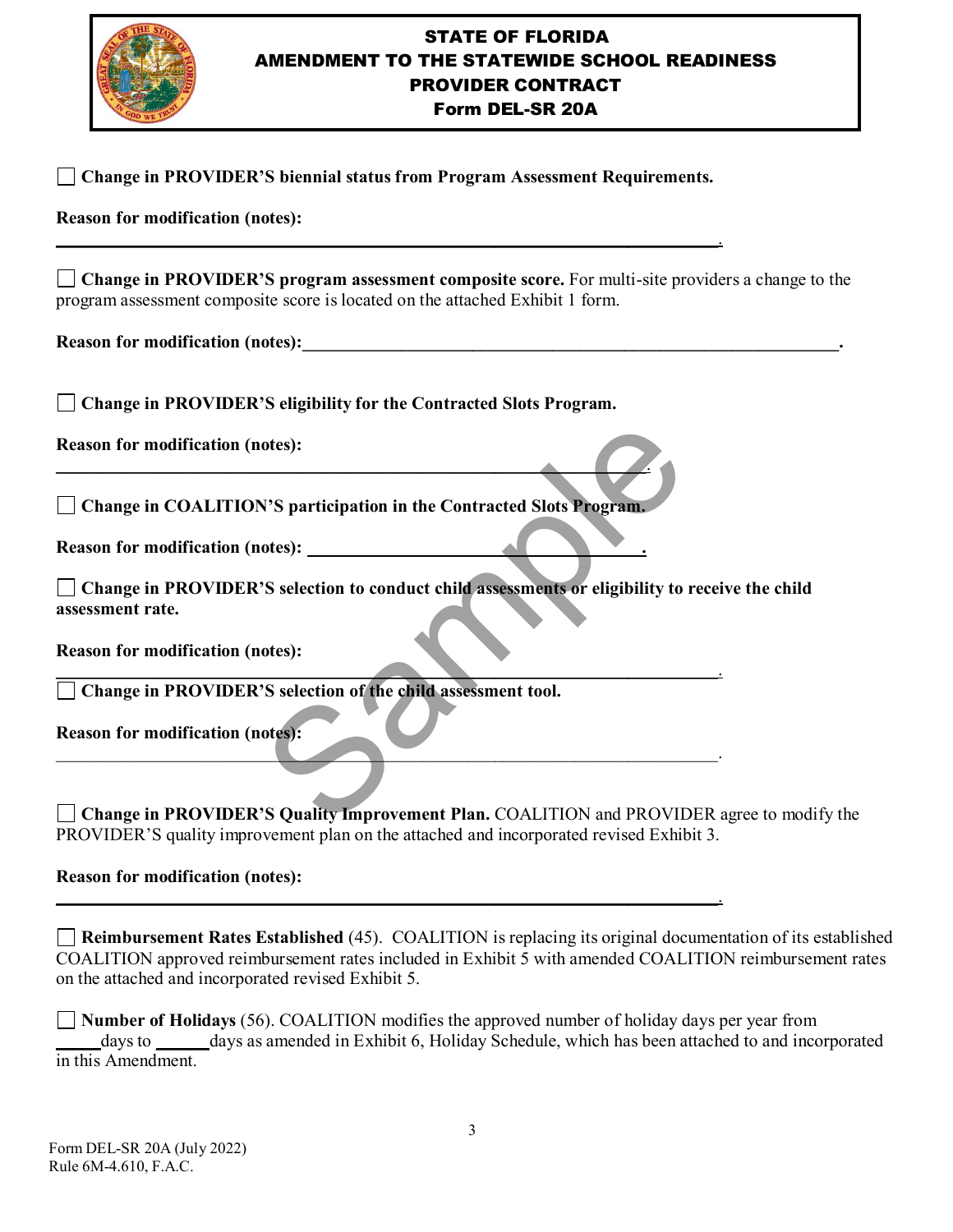

# STATE OF FLORIDA AMENDMENT TO THE STATEWIDE SCHOOL READINESS PROVIDER CONTRACT Form DEL-SR 20A

**Coalition Contact Persons and Information** (83). ☐The new contact person is: <name, telephone number and email> who replaces <name> as contact for < COALITION>.  $\Box$  The contact person had a change in contact information. The new contact information for COALITION contact or is: <name, telephone number and email>.

**Provider Contact Persons and Information** (83). □The new contact person is:<name, telephone number and email> as contact who replaces  $\leq$  manipulation as contact as contact as contact as  $\leq$  as contact as  $\leq$  as contact as  $\leq$  as  $\leq$  as  $\leq$  as  $\leq$  as  $\leq$  as  $\leq$  as  $\leq$  as  $\leq$  as  $\leq$  as  $\leq$  as  $\leq$ 

for <PROVIDER>

 $\Box$ The contact person had a change in contact information. The new contact information for PROVIDER contact is: <name, telephone number and email> .

Gold Seal Status (Exhibit 2, number 2.). PROVIDER has had a change in its Gold Seal designation for birth to 5 and/or school age and has attached to this Amendment a copy of documentation of this change in status. **Reason for modification (notes):** 

**Liability Insurance** (Exhibit 2). PROVIDER has CHANGED its liability insurance effective on \_\_\_ \_\_\_\_\_\_\_\_\_\_\_\_\_\_\_\_\_\_\_\_\_\_ and has attached to this Amendment evidence of this new coverage.

\_\_\_\_\_\_\_\_\_\_\_\_\_\_\_\_\_\_\_\_\_\_\_\_\_\_\_\_\_\_\_\_\_\_\_\_\_\_\_\_\_\_\_\_\_\_\_\_\_\_\_\_\_\_\_\_\_\_\_\_\_\_\_\_\_\_\_\_\_\_\_\_\_\_.

\_\_\_\_\_\_\_\_\_\_\_\_\_\_\_\_\_\_\_\_\_\_\_\_\_\_\_\_\_\_\_\_\_\_\_\_\_\_\_\_\_\_\_\_\_\_\_\_\_\_\_\_\_\_\_\_\_\_\_\_\_\_\_\_\_\_\_\_\_\_\_\_\_\_.

## **Reason for modification (notes):**

**Provider Reimbursement Rates** (Exhibit 5). PROVIDER has modified its Private Pay Rates, Registration Fees or Operational Hours, effective and has attached and incorporated in this Amendment the revised Exhibit 5: Provider Reimbursement Rates. The COALITION has completed the remaining sections of Exhibit 5 (COALITION Maximum Reimbursement Rates and the Approved PROVIDER Reimbursement Rate) and entered the new Effective Date as referenced on the Exhibit prior to attaching the revised Exhibit 5 to this Amendment. The change is to: □ Private Pay Rates, □ Registration Fees and/or □ Operational Hours. otes):<br>
hibit 2). PROVIDER has CHANGED its liability insurance<br>
and has attached to this Amendment evidence of this new co<br>
otes):<br> **In tractices** (Exhibit 5). PROVIDER has modified its Private P<br>
ive and has attached and

**Holiday Schedule** (Exhibit 6). PROVIDER has modified its Holiday Schedule with respect to either the Holiday observed or the Date observed and has attached and incorporated in this Amendment the revised Exhibit 6: Holiday Schedule.

## **IV. Execution of Amendment**

All provisions in the contract and any attachments/exhibits in conflict with this amendment shall be and are hereby changed to conform to this Amendment. All provisions not in conflict with this Amendment are still in full force and effect in accordance with its terms and are to be performed at the level and in the manner specified in the contract.

IN WITNESS WHEREOF, the parties have caused this <total number of pages > page Amendment to be executed by their proper and duly authorized representatives.

**Warranty of Authority**. Each person signing this Amendment warrants that he or she is dually authorized to do so and to bind the respective party to the amendment.